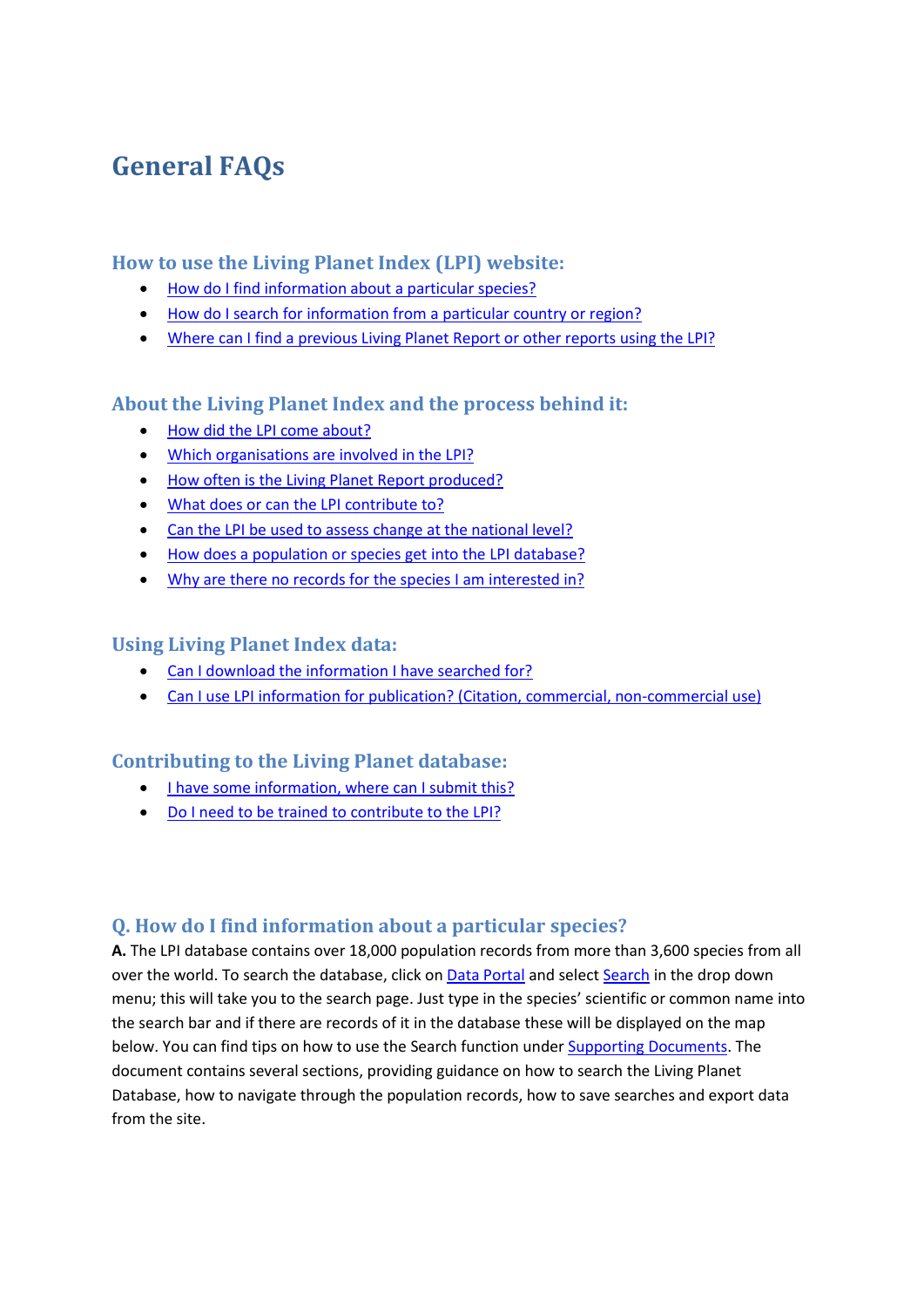#### <span id="page-1-0"></span>**Q. How do I search for information from a particular country or region?**

**A.** Much the same as the species search, you can type in location searches. These can be specific to a country, region or ocean.

# <span id="page-1-1"></span>**Q. Where can I find a previous Living Planet Report or other reports using the LPI?**

**A.** A list of previous Living Planet Reports and other reports using the LPI can be found under the [Publications](http://www.livingplanetindex.org/publications) tab. You can also find peer-reviewed scientific papers that use the LPI. The 'view publication' links will take you to the documents' abstracts or documents themselves if they are open source.

### <span id="page-1-2"></span>**Q. How did the LPI come about?**

**A.** The LPI was first developed in 1998 by WWF as a means to monitor the changing state of nature. ZSL has been managing the Living Planet Index in a collaborative partnership with WWF since 2006.

#### <span id="page-1-3"></span>**Q. Which organisations are involved in the LPI?**

**A.** The key partners of the LPI are the [Zoological Society of London](http://www.zsl.org/) and [World Wide Fund](http://www.wwf.org/) for Nature [\(WWF\).](http://www.wwf.org/) There are also long-term partnerships with the [Conservation of Arctic Fauna and Flora](http://www.caff.is/) [\(CAFF\)](http://www.caff.is/) and the [Biodiversity Indicators Partnership \(BIP\).](http://www.bipindicators.net/) For a list of all collaborators, see the [About](http://www.livingplanetindex.org/about) page.

#### <span id="page-1-4"></span>**Q. How often is the Living Planet Report produced?**

**A.** The [Living Planet Report](http://wwf.panda.org/about_our_earth/all_publications/living_planet_report/) is published every two years by WWF in collaboration with ZSL, The Global Footprint Network and the Water Footprint Network. The most recent report was released in 2016.

#### <span id="page-1-5"></span>**Q. What does or can the LPI contribute to?**

**A.** The LPI is one of the key indicators that has been selected to measure progress towards th[e Aichi](https://www.cbd.int/sp/targets/)  [2020 biodiversity targets](https://www.cbd.int/sp/targets/) set by the [Convention on Biological Diversity \(CBD\)](https://www.cbd.int/) to 'take effective and urgent action to halt the loss of biodiversity'. It also played a crucial role in measuring progress towards the CBD's 2010 target. The LPI can be used to assess change in vertebrate populations in different regions, e.g. The Living Planet Index for Africa (2012) or Tracking Trends in Arctic Marine Populations (see the **Publications** page for a full list).

# <span id="page-1-6"></span>**Q. Can the LPI be used to assess change at the national level?**

The [Convention on Biological Diversity \(CBD\)](https://www.cbd.int/) requires individual nations to report on their progress towards meeting biodiversity targets. Although the LPI can be presented by country to produce a national indicator, this is only feasible if data coverage is sufficiently good to make a publicly available broad-scale assessment of biodiversity change. Data collection for the LPI tends to be opportunistic and focuses on maximising the overall coverage of species and regions globally as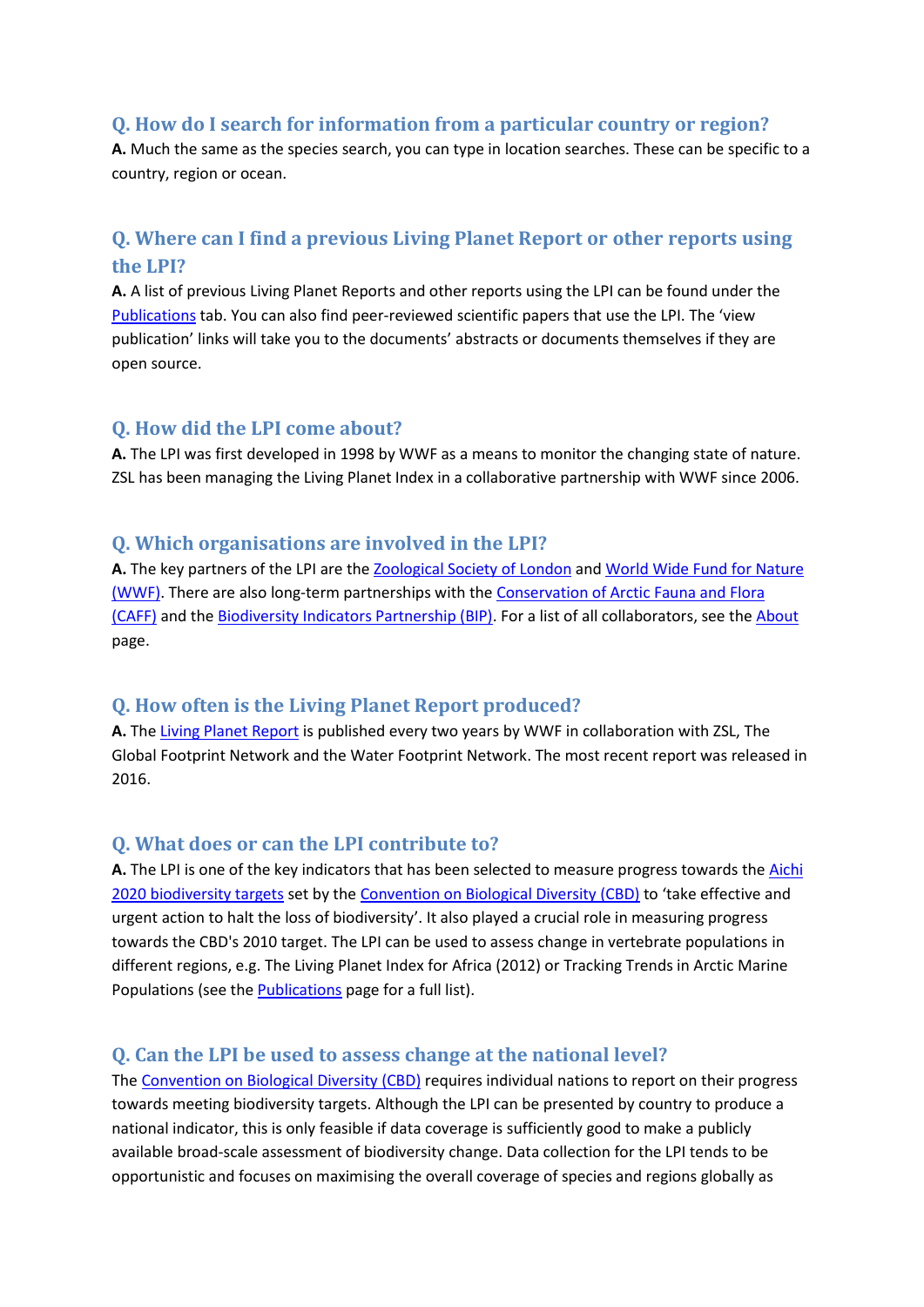opposed to within particular countries. While occasionally national indices are produced in collaboration with in-country representatives who assist with focused data collection, these are usually only used by partners and policy makers in these countries and not made publicly available.

#### <span id="page-2-0"></span>**Q. How does a population get into the LPI database?**

A. A species or population is added to the LPI database by a data entry user matching published data to th[e Data Standards.](http://www.livingplanetindex.org/documents/data_standards.pdf) This document outlines selection criteria that need to be met, which include that the information is a measure of abundance of an individual species in a specific location monitored over a minimum of two years. There are two main limiting factors in getting a population into the LPI: one, the information needs to be available in the right format and two, it needs to be added by someone who is able to contribute data.

### <span id="page-2-1"></span>**Q. Why are there no records for the species I am interested in?**

**A.** If you receive the message 'No records found for the search criteria' during a search, check the Keyword Search box to make sure that the information you have searched for is correct (e.g. there are no spelling errors in the search term you used). If you are searching for a species using a common name that you may be familiar with, it may not be a name that is widely used and may not be recorded for that species in the LPI. If this is the case, it is best to try and rerun the search using the correct scientific name [\(Birds,](http://www.iucnredlist.org/) [Mammals,](http://vertebrates.si.edu/msw/mswcfapp/msw/index.cfm) [Fish,](http://www.fishbase.org/) [Amphibians,](http://research.amnh.org/vz/herpetology/amphibia/) Reptiles – [freshwater turtles &](http://emys.geo.orst.edu/)  [tortoises,](http://emys.geo.orst.edu/) [crocodilians,](http://crocodilian.com/cnhc/csl.html) [marine turtles and all other reptiles\)](http://www.reptile-database.org/).

If all of your search criteria are correct and you still receive no results, this means that the species you are looking for is not yet recorded in the LPI database, and the reasons for this may vary. The LPI only uses population data from published studies that meet the require[d Data Standards,](http://www.livingplanetindex.org/documents/data_standards.pdf) so it is possible that none of the information found was considered to be of sufficient quality to be entered. In other cases, published information is available but has yet to be added to the database. Finally, it could be that the species is inadequately researched, so that there are no studies available.

#### <span id="page-2-2"></span>**Q. Can I download the information I have searched for?**

**A.** The information for a particular population found in a search can be downloaded as either as TXT, CSV, or JSON file. The Terms of Use can be found under the [Data Use Policy](http://www.livingplanetindex.org/assets/data_agreement.pdf) tab at the bottom of the website.

# <span id="page-2-3"></span>**Q. Can I use LPI information for publication? (Citation, commercial, noncommercial use)**

**A.** You are free to use data from a particular population record from the LPI database for noncommercial purposes (e.g. school/college/university projects). You will need to provide a full and appropriate acknowledgement and citation in any materials or publications derived in part or in whole from the data. The preferred citation format, changing years and date accordingly, is: "LPI 2016. Living Planet Index database. 2016. < www.livingplanetindex.org/>. Downloaded on 24 November 2016". If you wish to use LPI information for commercial purposes or if a publication makes substantial use of the data, you will need to contact [LivingPlanetIndex@ioz.ac.uk.](mailto:LivingPlanetIndex@ioz.ac.uk)